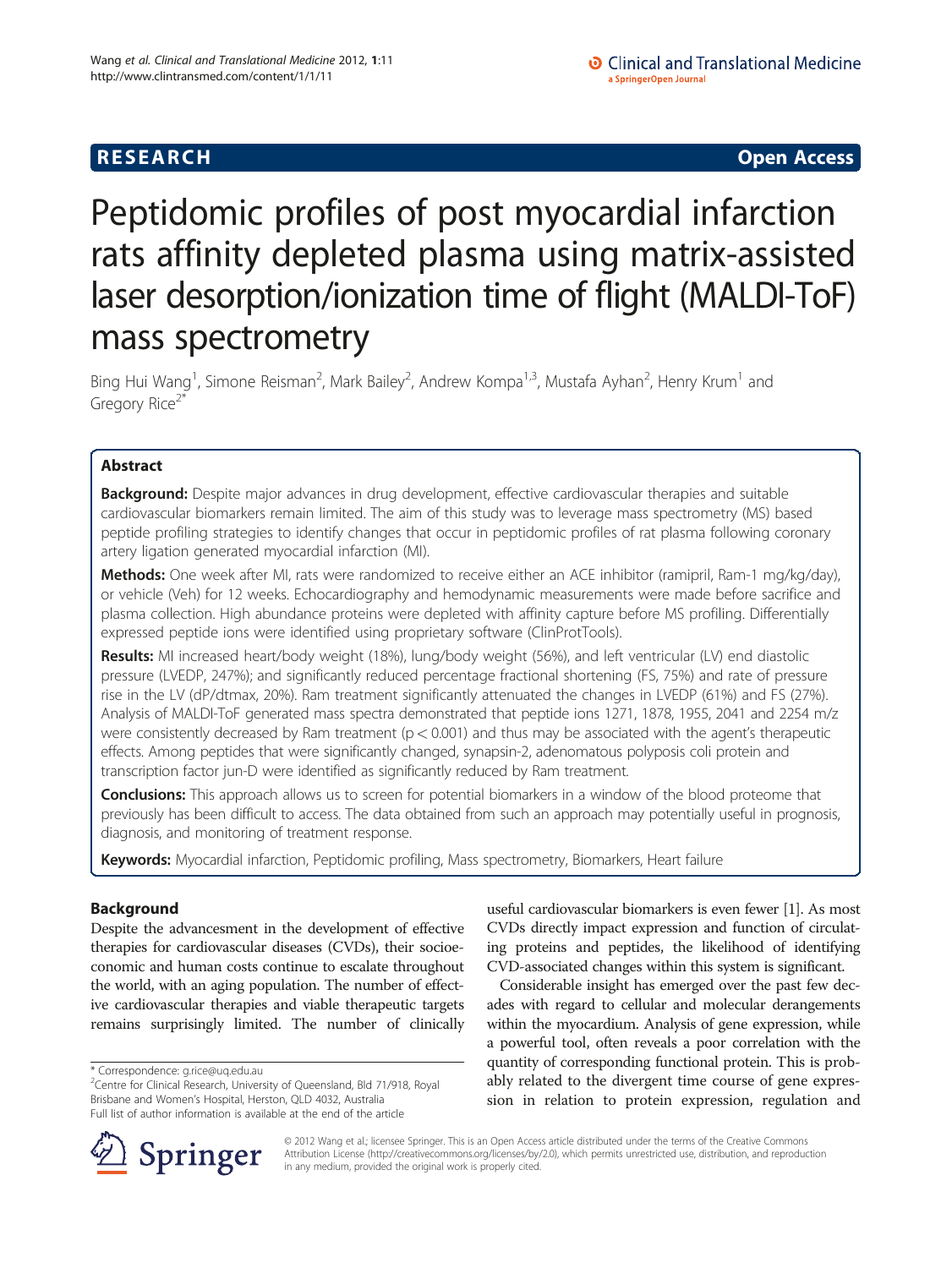downstream protein production as well as the involvement of other factors. Given the rapid advances in proteomic profiling over the last few years, recent editorials have called for direct and large-scale analysis of proteins within the failing myocardium where significant information may be gained from proteomic approaches [[2-4](#page-7-0)].

With the wide array of cellular dysfunction observed in failing myocardium in the whole animal setting as well as derangements in individual cell types, it is expected that there will be considerable differences in peptide profiles between normal and dysfunctional myocardium. Indeed, peptide profiling approaches (peptidomics) to identify disease- and treatment-associated changes are delivering novel insights [\[5,6\]](#page-7-0).

In the current study, mass spectrometry-based peptide profiling strategies were utilized to identify and characterize changes in the peptidomic profiles of blood associated with myocardial infarction (MI) and heart failure (HF). We employed an experimental animal model of the disease aiming to identify characteristic peptidomic profiles that may be useful for disease prognosis, diagnosis and/or monitoring of treatment response. The approach we have developed allows screening for biomarkers of MI and HF in a window of the blood proteome that previously has been difficult to access with conventional proteomic strategies. The strength of this approach is that we also have the opportunity to simultaneously identify peptide peaks detected at differential levels.

Considering the natural variability expected between human samples due to back gound therapies, to adequately test hypotheses relating to changes in plasma peptidomic profiles during disease progress and in response to specific treatment regimens, a proven animal model of disease is essential. Animal models of MI involving ligation of the left anterior descending (LAD) coronary artery have been widely used for studies of functional and therapeutic effects in left ventricle remodeling and HF. Our laboratory has established and routinely performed studies with this model of post-MI HF in rats [\[7](#page-7-0)-[10](#page-7-0)]. We have previously demonstrated beneficial effects of p38-MAPK inhibition on left ventricular remodeling and cardiac function in this HF model [[7,8](#page-7-0)]. We, therefore, have used this model to define temporal changes in peptidomic profiles during disease progression.

Current therapeutics, such as angiotensin-converting enzyme (ACE) inhibitors, attenuate left ventricle remodeling in both animal models and in patients with post-MI and HF [\[8,11-14\]](#page-7-0). ACE inhibitors can prevent cardiac myocyte hypertrophy and cardiac fibrosis, reduce ventricular dilation and cardiac dysfunction and prolong survival after MI [[7,8,11-13](#page-7-0)]. Therefore, treatment of post-MI rats with the ACE inhibitor, ramipril (Ram), provides an ideal model for investigating potential changes in peptide profiles that may be indicative of therapeutic benefits and/or drug induced

responses. The primary hypotheses to be tested in this study were: that post-MI rats which develop HF display altered plasma peptide profiles; and that therapy with the ACE inhibitor ramipril (Ram) may reverse/affect such changes.

#### Method and materials

The authors of this manuscript have certified that they comply with the Principles of Ethical Publishing in the International Journal of Cardiology: Shewan LG and Coats AJ. Ethics in the authorship and publishing of scientific articles. Int J Cardiol 2010;144:1–2.

#### Study design

#### Myocardial infarction experimental protocol and blood sample collection

Female Sprague Dawley rats (180–220 g) underwent coronary artery ligation under anesthesia as previously described [[8\]](#page-7-0). One week after myocardial infarction (MI) rats were randomized to receive either an angiotensin converting enzyme inhibitor ( $Ram - 1$  mg/kg,  $MI + Ram$ ), or vehicle (0.5% methylcellulose, MI + Veh) by gavage, daily for 12 weeks. The control group consisted of shamoperated animals (Sham) without coronary artery ligation receiving vehicle for 12 weeks. At the end of the treatment period, echocardiographic images were obtained and hemodynamic measurements by cardiac catheterization were recorded prior to animal sacrifice and tissue collection. All experiments were performed in accordance with the Australian National Health and Medical Research Council, Code of Practice for the Care and Use of Animals for Scientific Purposes (7<sup>th</sup> edition, 2004), with approval of the AMREP Animals Ethics Committee at the Alfred Hospital.

#### Echocardiography and cardiac catheterization

Echocardiography was performed in lightly anaesthetized animals (ketamine 40 mg/kg, xylazine 5 mg/kg, i.p.) after 12 weeks treatment using a HP Sonos 5500 with a 12 MHz probe (Agilent Technologies, Palo Alto, CA, USA). Twodimensional and m-mode images at the mid-papillary muscle level were used to obtain LV internal diameters in systole (LVIDs) and diastole (LVIDd) which were measured offline and % LV fractional shortening determined [\[8](#page-7-0)].

Following final echocardiography, animals were sedated with pentobarbitone (50 mg/kg, ip) and hemodynamic measurements of central aortic pressure (CAP), systolic (SBP) and diastolic (DBP) blood pressure, heart rate (HR), LV enddiastolic pressure (LVEDP), and the maximal  $(dP/dt_{max})$  and minimal  $(dP/dt<sub>min</sub>)$  first derivative of left ventricular pressure were obtained using a pressure transducer (UFI, model 1050, Morro Bay, CA, USA) connected to a MacLab system (ADInstruments, Castle Hill, NSW, Australia)[\[8\]](#page-7-0). On completion of these measurements the heart and lungs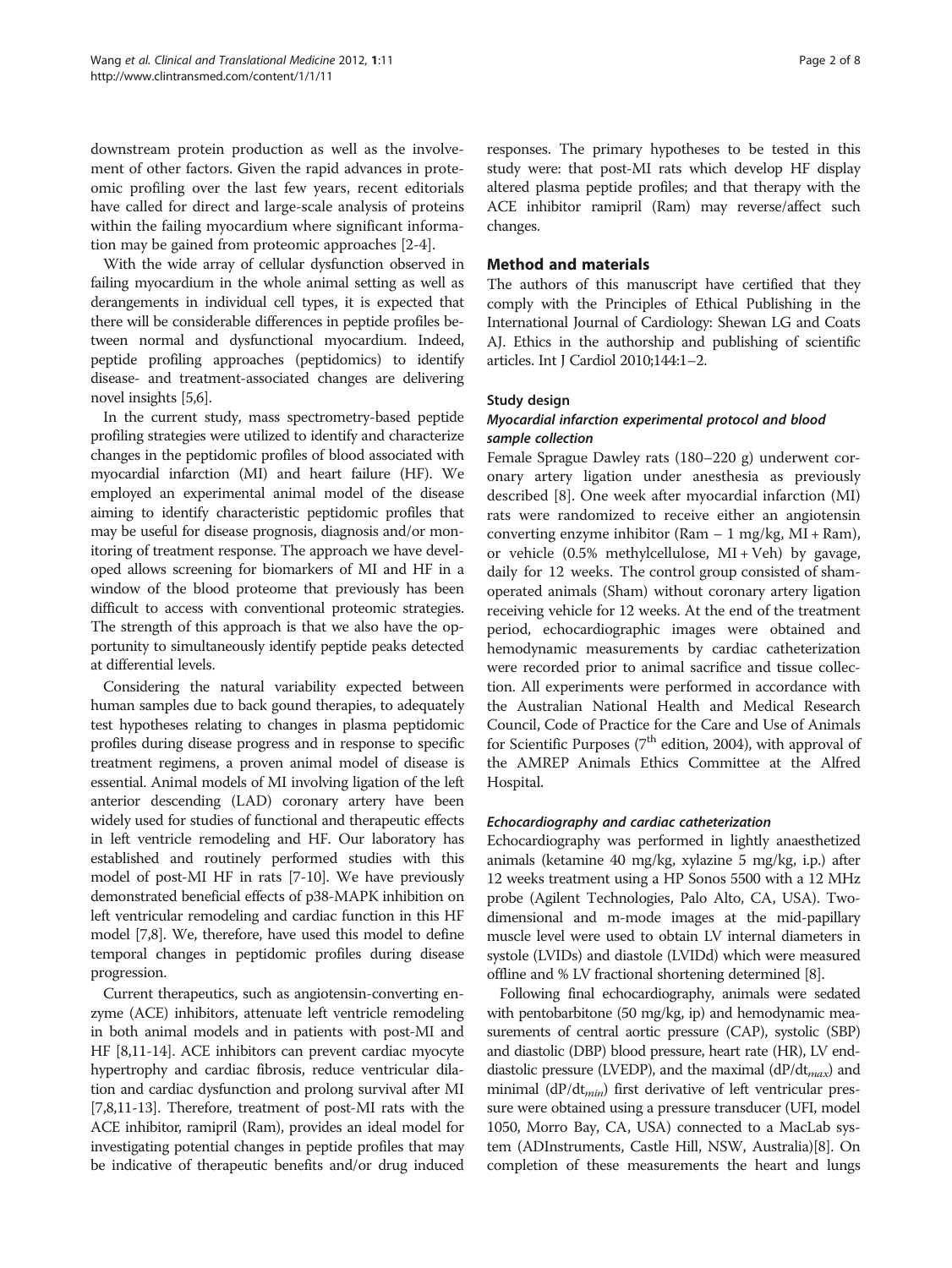were weighed, blood was collected in K+/EDTA tubes and centrifuged at 4°C, 3000RPM for 15 min. Plasma aliquots were frozen and stored at −80°C for proteomic studies.

# Statistical analysis for functional data

Integrated Peak Area (IPA) is expressed as mean ± SEM, with 8 animals in each group. Differences between groups were compared using an ANOVA, p values< 0.05 were considered statistically significant.

#### Removal of high abundance proteins

Prior to analysis, high abundance proteins were removed using Affi-Gel Blue and Protein A (Bio-Rad) [\[15\]](#page-7-0). Plasma samples (60μL, 60–80 mg protein/mL) were diluted in 180μL 20 mM phosphate buffer (pH7.0). Diluted plasma was then incubated with 400μL Affi-Gel Blue (Bio-Rad Laboratories, Hercules, CA) and 60μL Affi-Gel Protein A (Bio-Rad) for 30 min at room temperature in a micro-spin column (Bio-Rad). Samples were mixed every 5 min. Following incubation the flow-through (under gravity) was collected (~200μL) and stored at −80°C for protein determination and analysis.

#### Sample preparation with solid phase extraction

High-abundance protein depleted plasma supernatants (100μL, 250–300μg protein) were cleaned up using solid phase extraction (SPE). The SPE plates were Oasis HLB μelution plates (Waters Corporation, Milford, MA) containing a water-wettable reversed phase polymer (poly(divinylbenzeneco-N-vinylpyrrolidone)) also referred to as hydrophiliclipophilic-balanced (HLB), as previously reported by other groups. [[16,17\]](#page-7-0) Briefly, the SPE plate was conditioned (methanol, 300μL); followed by 300μL, 75%:0.1%, acetonitrile:formic acid (ACN:FA), then equilibrated (ACN:FA,  $2\%$ :0.1%,  $300\mu$ L). Depleted plasma (100 $\mu$ L) was acidified with FA (100%, 1μL) and applied to the wells. Wells were washed (6 times, ACN:FA, 2%:0.1%, 300μL) and protein was eluted (ACN:FA, 60%:0.1%, 50μL) into a new microtitre plate (Greiner, Stonehouse, UK).

# Peptide profiling mass spectrometry

Samples eluted from SPE plates were analyzed using MALDI-ToF mass spectrometry (Autoflex II, ToF/ToF, Bruker Daltonics, Bremen, Germany) in linear-positive mode equipped with a 337 nm nitrogen laser and 2 GHz digitizer. Each SPE eluted sample was applied to the targetplate in quadruplicate, assuring 4 independent measurements of each sample. Mass spectra were collected under 20 kV of ion acceleration with the ion deflection at mass  $\le$ 1000 m/z and time lag focusing at 120 nanoseconds. The mass range was calibrated using a calibration mixture [angiotensin I (1296.684), angiotensin II (1046.541), substance P (1347.735), bombesin (1619.822), ACTH clip1-17 (2093.086), ACTH clip18–39 (2465.198), somatostatin 28

(3147.471), insulin (5734.52), ubiquitin (8565.76)]. Spectral data was collected in automatic acquisition mode over an  $m/z$  range of 1000–10,000 m/z using the "AutoXecute" function (FlexControl ™, version 2.2). Thirty-three sets of 30 shots (at 25 Hz frequency) were collected to give a comprehensive coverage for each sample spot. Each spectrum represents the average of 990 laser shot at a fixed laser energy output.

# Data analysis of peptidomic profiles

Raw spectral files were submitted to proprietary software (ClinProtTools, v2.0, Bruker Biosciences) to identify peptide ions detected at differentially expressed levels. ClinProTools generates pattern recognition models for classification and prediction and allows graphical visualization of the processed spectral profiles and generation of statistical classification models. The program prepares the spectral data using a series of standard processing steps; baseline subtraction, normalization, recalibration, calculation of Total Average Spectrum (TAS), calculation of peak area on TAS, calculation of area of each peak and normalization of peak areas. Peak statistics are generated from the processed data. The peak comparison output represents (i) peak intensity and (ii) 2D peak distribution standard deviation envelopes (95% confidence interval). Spectral data presented represent mean peak intensity and a threshold signal-to-noise ratio of 30 (based upon the averaged spectra) was used for peptide peak definition.

# Peptide identification – LC MS/MS

The peptides eluted from SPE were pooled and dried in a vacuum centrifuge. These were resuspended in 20μL of 2% ACN/0.1% FA and 8μL was applied to a C18 RP ProteoCol trap cartridge (10 mm × 150 μm, 300 Å pore size, SGE Analytical Science, Victoria, Australia) using an Agilent 1100 capillary HPLC (Agilent, Foster City, CA) coupled to a 3D ion-trap mass spectrometer (HCT Ultra, Bruker Daltonics). The column was equilibrated with Buffer A (Buffer A: 0.1%FA, 10mins, Flow rate 4μL/min) prior to gradient separation (2–60%) using Buffer B (90%ACN/0.1%FA, 4μL/min). Buffer B was then increased over 5mins from 60–100% and was held for 5 min at 100%B before reducing to initial conditions (100% Buffer A, 5mins) and holding for a further 5 min. The ion trap was used in standard scan mode. Total ion current chromatograms and MS/MS mass spectra were acquired using Esquire control interface (Bruker Daltonics). Tandem mass spectra were extracted using DataAnalysis (Bruker Daltonics, Version 3.3). Biotools software (Bruker, Version 3.1) and the Mascot search engine (Matrix Science, London, UK; version 2.2) were used to interrogate the SwissProt database (Release 57.12). Search parameters were: Taxonomy: Rat; parent ion mass tolerance: 2.4 Da; fragment ion tolerance: 1.2 Da; Missing Cleavages: 0; Enzyme: none;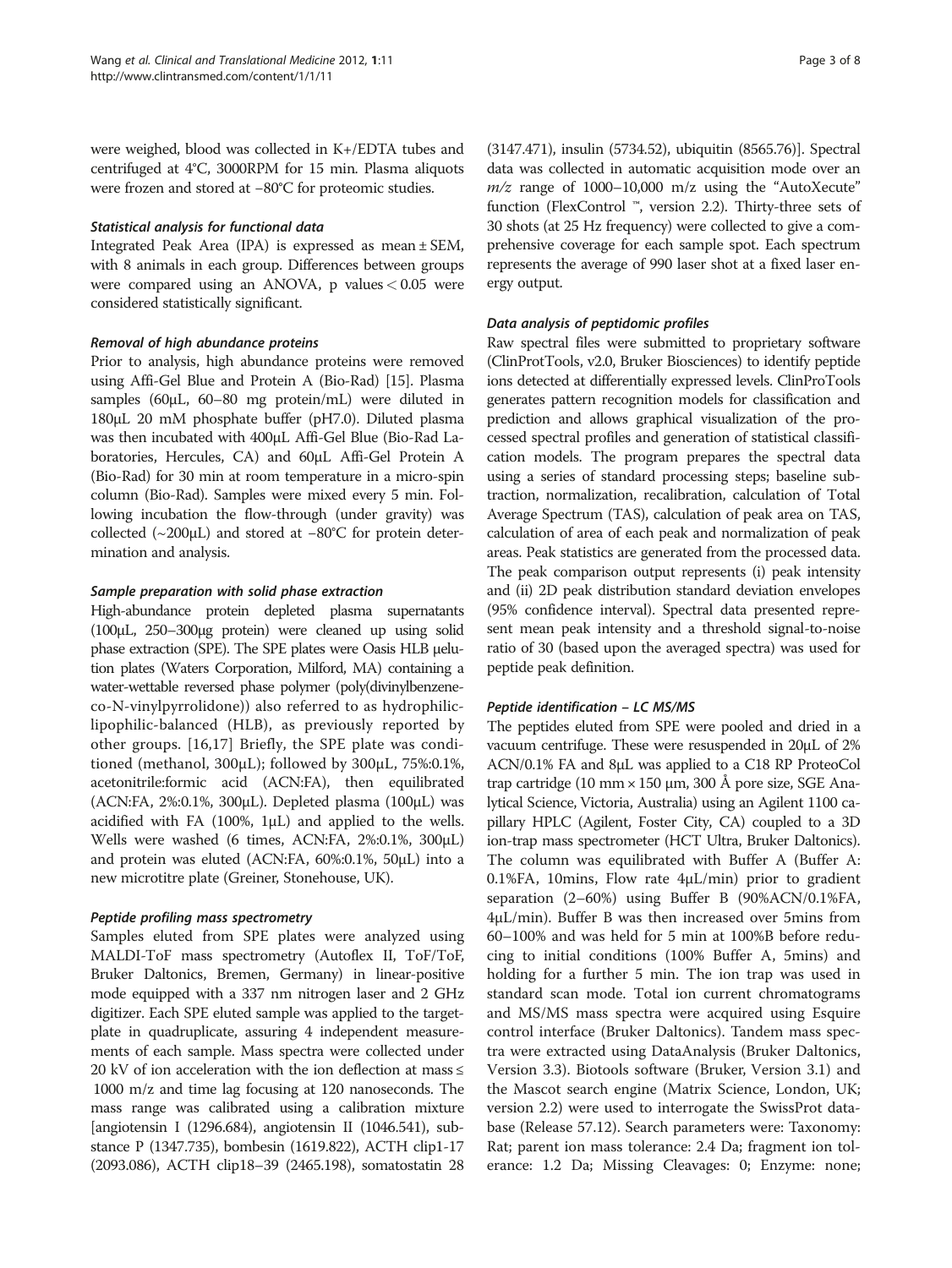Variable Modifications: Oxidation (M). The Peaks software package (Bioinformatics Solutions, Waterloo, Ontario, Canada) was also used to analyze MS/MS data. The Bruker analysis.yep file was imported directly into Peaks. Mass spectral data was preprocessed with filter quality was set at  $>0.65$ , charge options 1–3, and with other options appropriate for the Bruker Ion Trap. The processed data were used to search the SwissProt database (Release 57.9). Search parameters were: Taxonomy: Rat; parent ion mass tolerance: 2.4 Da; fragment ion tolerance: 0.8 Da; Max missed cleavages: 100; Enzyme: none; Variable Modifications: Oxidation (M); Max variable PTM per peptide: 3. Peptide identified via Peaks and Mascot search engines masses were match with masses identified from the MALDI-ToF profiles via ClinProTools with a signal to noise 15:1.

# Results

#### Organ weights and infarct size

There were no significant increases in heart weight to body weight ratio (HW/BW) amongst the groups, however a strong trend toward increased hypertrophy (18%) was observed in MI + vehicle animals compared to sham animals. Ram treatment attenuated this increase of hypertrophy (Table 1). Lung weight to body weight ratio (LW/BW) was increased significantly by 56% in MI vehicle animals, indicative of the pulmonary congestion that accompanies heart failure. Ram attenuated this increase in LW/BW (Table 1). Infarct sizes were similar between the MI groups (Table 1).

#### Echocardiography and hemodynamic parameters

Percentage fractional shortening (FS) was reduced by 75% in MI + Veh animals; treatment with Ram significantly attenuated this reduction by 26% (Table 2). LVIDs and LVIDd were increased in MI + Veh animals by 107% and 43% respectively; treatment with Ram significantly attenuated the increase in LVIDs and LVIDd by 26% and 17% respectively (Table 2).

Hemodynamic analyses revealed no significant differences in central aortic, systolic and diastolic blood pressure between the groups. MI + Veh animals had a lower blood

Table 1 Tissue, Body weights and Infarct Size

|                  | Sham $(n=8)$  | $MI + Veh (n = 8)$ | $MI + Ram(n = 8)$ |
|------------------|---------------|--------------------|-------------------|
| Body weight (g)  | $292 + 5$     | $291 + 5$          | $307 + 10$        |
| Heart weight (g) | $0.92 + 0.02$ | $1.09 \pm 0.11$    | $1.03 \pm 0.06$   |
| Lung weight (g)  | $1.06 + 0.02$ | $1.65 \pm 0.29$ *  | $1.22 + 0.12$     |
| $HW/BW$ (mg/g)   | $3.16 + 0.06$ | $3.75 + 0.32$      | $3.34 + 0.10$     |
| $LW/BW$ (mg/g)   | $3.63 + 0.10$ | $5.66 \pm 0.94$ *  | $3.98 \pm 0.41$   |
| Infarct Size (%) |               | $50.7 + 3.8$       | $50.2 + 1.9$      |

Data are expressed as mean  $\pm$  SEM,  $*$  P < 0.05 compared to sham animals, n = 8 in each group. HW/BW: heart weight/body weight; LW/BW: lung weight/body weight.

pressure compared to the sham group but this was not significant. Ram treatment significantly reduced systolic blood pressure further by 9.4% compared to MI + Veh animals  $(P < 0.05$ ; Table 2).

LVEDP was increased by 225% in MI + Veh animals compared to the sham group, Ram treatment reduced this increase by 57% ( $P < 0.05$ ; Table 2). dP/dtmax and dP/dtmin were reduced in MI + Veh animals by 18% and 21% respectively compared to the sham group ( $P < 0.05$ ; Table 2), Ram treatment showed slight improvement of these measures but did not reach significance (Table 2).

Thus, 3 months post-MI, the MI + Veh group had developed HF while treatment with Ram significantly improved cardiac function providing an ideal HF animal model for peptidomic profiling.

#### Protein depletion

Total protein was determined before and after Affi-Gel Blue/Protein A depletion of whole plasma. Values averaged  $44.69 \pm 8.36$  mg/ml protein (before depletion) and  $0.94 \pm 0.15$  mg/ml protein (after depletion). This represents an average depletion of approximately 83% of total protein per sample.

# Peptide profile analysis

The primary hypothesis to be tested in this study was that post-MI rats that developed HF display altered plasma peptide profiles. Plasma samples  $(24 \text{ total}, n = 8 \text{ for controls},$ MI + Veh and MI + Ram) were subjected to Affi-Gel blue and Protein A for removal of high abundance proteins

| Table 2 Echocardiography and Hemodynamic assessment |  |
|-----------------------------------------------------|--|
|                                                     |  |

|                                          |                                                                |                     | Sham $(n = 8)$ MI + Veh $(n = 8)$ MI + Ram $(n = 8)$ |  |
|------------------------------------------|----------------------------------------------------------------|---------------------|------------------------------------------------------|--|
| Echocardiography data                    |                                                                |                     |                                                      |  |
| LVIDs (cm)                               | $0.43 \pm 0.02$                                                | $0.89 \pm 0.02$ *** | $0.77 \pm 0.02$ ***                                  |  |
| LVIDd (cm)                               | $0.69 \pm 0.01$                                                | $0.99 \pm 0.01$ *** | $0.94 + 0.02$ <sup>#</sup>                           |  |
| %FS                                      | $38.6 \pm 2.1$                                                 | $9.8 \pm 1.3$ ***   | $17.2 \pm 2.0$ <sup>#</sup>                          |  |
| Hemodynamic data                         |                                                                |                     |                                                      |  |
| CAP (mmHg)                               | $127.6 + 1.7$                                                  | $117.1 + 5.1$       | $104.3 \pm 3.4$                                      |  |
| SBP (mmHg)                               | $146.9 \pm 4.0$                                                | $132.5 + 4.4$       | $120.1 + 2.5$ #                                      |  |
| DBP (mmHg)                               | $106.8 \pm 3.3$                                                | $102.0 + 6.8$       | $88.9 + 4.4$                                         |  |
| HR (beats/min)                           | $348 + 7$                                                      | $355 + 29$          | $352 + 16$                                           |  |
| LVEDP (mmHq)                             | $5.5 \pm 0.8$ <sup>#</sup><br>$9.1 \pm 1.1$ ***<br>$7.8 + 0.7$ |                     |                                                      |  |
| <b>dP/dtmax (mmHg/s)</b> $5898 \pm 165$  |                                                                | $4819 \pm 274$ *    | $5156 \pm 115$                                       |  |
| <b>dP/dtmin (mmHq/s)</b> $-5851 \pm 161$ |                                                                | $-4637 \pm 329$ **  | $-5021 \pm 159$                                      |  |

LVIDs – left ventricular internal diameter in systole; LVIDd – left ventricular internal diameter in diastole; %FS – percentage fractional shortening; CAP – central aortic pressure; SBP – systolic blood pressure; DBP – diastolic blood pressure; HR – heart rate; LVEDP – left ventricular end diastolic blood pressure; dP/dtmax – rate of left ventricular pressure rise; dP/dtmin – rate of left ventricular pressure fall.

Data are expressed as mean  $\pm$  SEM; \* P < 0.05, \*\* P < 0.01, \*\*\* P < 0.001 compared to sham animals;  $* P < 0.05$ ,  $*** P < 0.001$  compared to MI + Veh animals.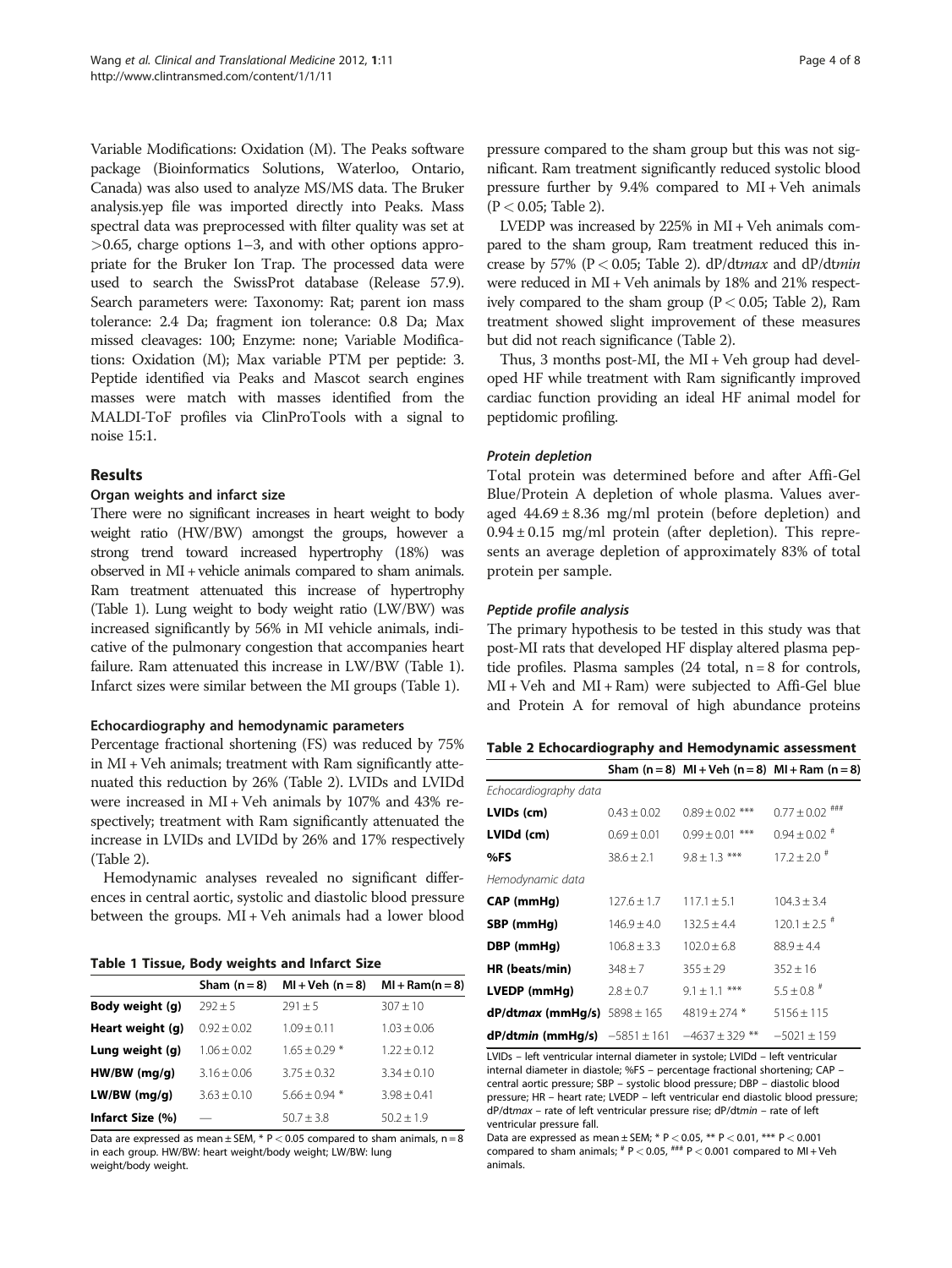followed by SPE. Peptides eluted from SPE were analyzed by mass spectrometry, a mass spectrum was collected for each sample and a protein profile over the mass range 1000–10,000 m/z was created from the averaged spectra of each group (Figure 1, data is presented as relative peak intensity versus m/z). When control (sham), disease state (MI + Veh) and treatment (Ram) were compared predominant peptide peaks were observed in the mass range 1000–5000 m/z.

#### Statistical analyses

Peptide profiles were generated for plasma samples obtained from Sham, MI animals  $(MI + Veh)$  and MI animals with treatment of Ram (MI + Ram) and mass spectra from the MALDI-ToF were analyzed using ClinProTools.

The average integrated peak area  $\pm$  SE for 13 selected ion peaks are presented in Figure [2](#page-5-0). This figure indicates some of the peptides that were detected at differential levels for rats within the three groups, Sham  $(n = 8)$ , MI + Veh  $(n = 8)$ and  $MI + Ram$  ( $n = 8$ ). Differences between these ions were compared based on peak area, with peaks at 1271, 1878, 1955, 2041, 2254, 4519 and 8854 m/z being statistically significant between groups (ANOVA, p values  $< 0.05$ ). In the MI + Ram group, peptides ion measurements at 1271, 1878, 1955, 2041, 2254, 4519 and 8854 m/z consistently decreased with Ram treatment when compared to samples isolated from  $MI + Veh$  rats (p <0.05). The peptide at 2798 m/z was elevated in plasma from MI + Ram rats compared to  $MI + Veh$  rats but not statistically significant between groups. Peptides at 1271, 1878, 1955, 2041, 2254,

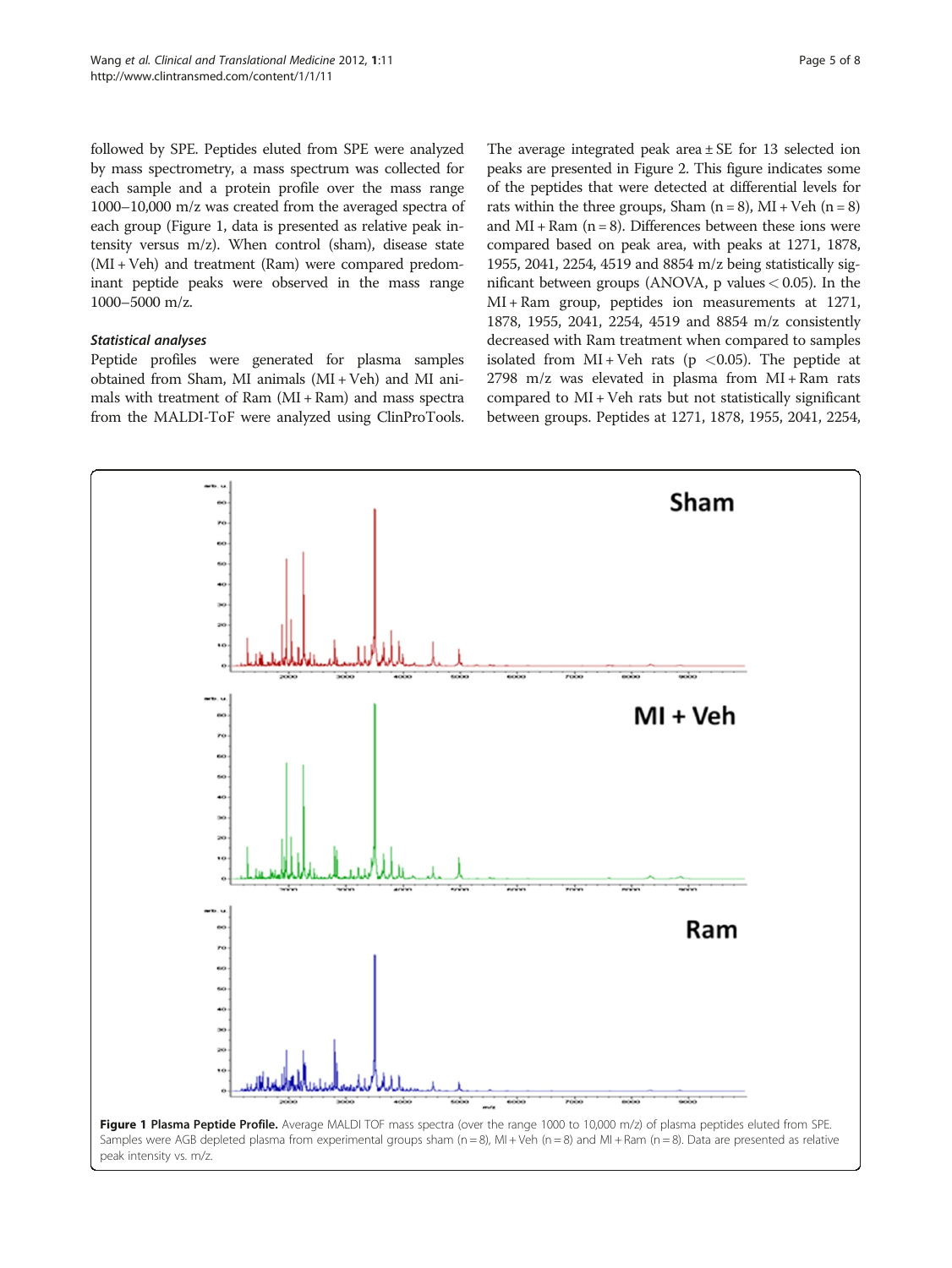<span id="page-5-0"></span>

4519 and 8854 m/z are likely to be associated with therapeutic effects of Ram and the peptide at 2798 m/z may be associated with drug-stimulated effects (Figure 2).

#### Peptide identifications

In order to determine the identity of the peptides detected at differential levels, LC-MS/MS ion trap mass spectrometry was used (Bruker Daltonics, Bremen, Germany). Peptide identifications were generated using both Mascot and Peaks software packages. The differentiated expressed peptides identified include Synapsin-2, Adenomatous polyposis coli protein, Transcription factor jun-D, CaiB/baiF CoA-transferase family protein C7orf10 homolog, Estradiol 17-beta-dehydrogenase 1, Contrapsin-like protease inhibitor 1 precursor, Regulator of differentiation 1 and Pyrin (Marenostrin) (Tables 3 and [4\)](#page-6-0).

# **Discussion**

Utilizing novel mass spectrometry-based peptide profiling strategies developed in our laboratory, we were able to identify and characterize changes in the peptidomic profiles of blood associated with MI and HF in an experimental animal model of the disease. This approach allows us to screen for potential biomarkers of MI and HF in a window of the blood proteome that previously has been difficult to access due to high abundant proteins masking the identification of lower concentrations of small peptides. In

Table 3 Peptide sequences identified from rat plasma

addition, this approach gives us the ability to identify peptide peaks of interest. The present study demonstrated that post-MI rats, which developed HF, display altered plasma peptide profiles when compared to controls. Furthermore, therapy with ACE inhibitor, Ram, reverses some changes but also induces additional alteration, presumably related to its pharmacological effects (Figure 2).

Tandem mass spectrometry allowed us to identify peptides associated with the development of HF in post-MI rat. These include synapsin-2, adenomatous polyposis coli protein, transcription factor jun-D, CaiB/ baiF CoA-transferase family protein C7orf10 homolog, estradiol 17-beta-dehydrogenase 1, contrapsin-like protease inhibitor 1 precursor, regulator of differentiation 1 and pyrin (marenostrin) (Table [4\)](#page-6-0). Although identified for the first time from the post-MI plasma as potential biomarkers for post-MI HF, many of them have known functional roles in the cardiovascular system. For example, adenomatous polyposis coli protein has been reported to play an important role in human cardiac development and disease. [\[18](#page-7-0)] Transcription factor jun-D is regulated by redox and hypoxia in cardiac myocytes. [[19,20](#page-7-0)] Furthermore, both adenomatous polyposis coli protein and transcription factor jun-D were significantly reduced by the ACE inhibitor, Ram, in post-MI rat plasma (Figure 2, Tables 3 and [4\)](#page-6-0), indicating that the strategy employed in this study is

| <b>MALDI M/Z</b> | <b>Peptide Sequence</b>                | Mass (Calc) | Δ MALDI MZ - Monoisotopic Mass (Calc) |
|------------------|----------------------------------------|-------------|---------------------------------------|
| 1955.00          | QVNASSSSNSLAEPQAPQAA                   | 1955.9184   | $-0.92$                               |
| 2041.00          | <b>IVSSLHOAAAAAAACLSROASS</b>          | 2041.0374   | $-0.04$                               |
| 2041.00          | ALSGLAAGASSVAGAAGAPGGGGFAP             | 2041.023    | $-0.02$                               |
| 2799.00          | MI11HITGPEDGDPVRPGVAMI11TDLATGLFA      | 2799.3203   | $-0.32$                               |
| 3488.00          | PFHEVYCASKFALEGLCESLAILLPLFGVHVS       | 3488.7876   | $-0.79$                               |
| 3504.00          | <b>LSQPEDQAEINTGSALFIDKEQPILSEFQEK</b> | 3503.7307   | 0.27                                  |
| 3504.00          | PTGDGQPSLEPPMAAAFGAPGIMSSPYAGAAGFAPAI  | 3503.6377   | 0.36                                  |
| 3661.00          | LHRAETMTASELLGIPPGVKEKLHLLYOKSKSA      | 3661.0025   | 0.00                                  |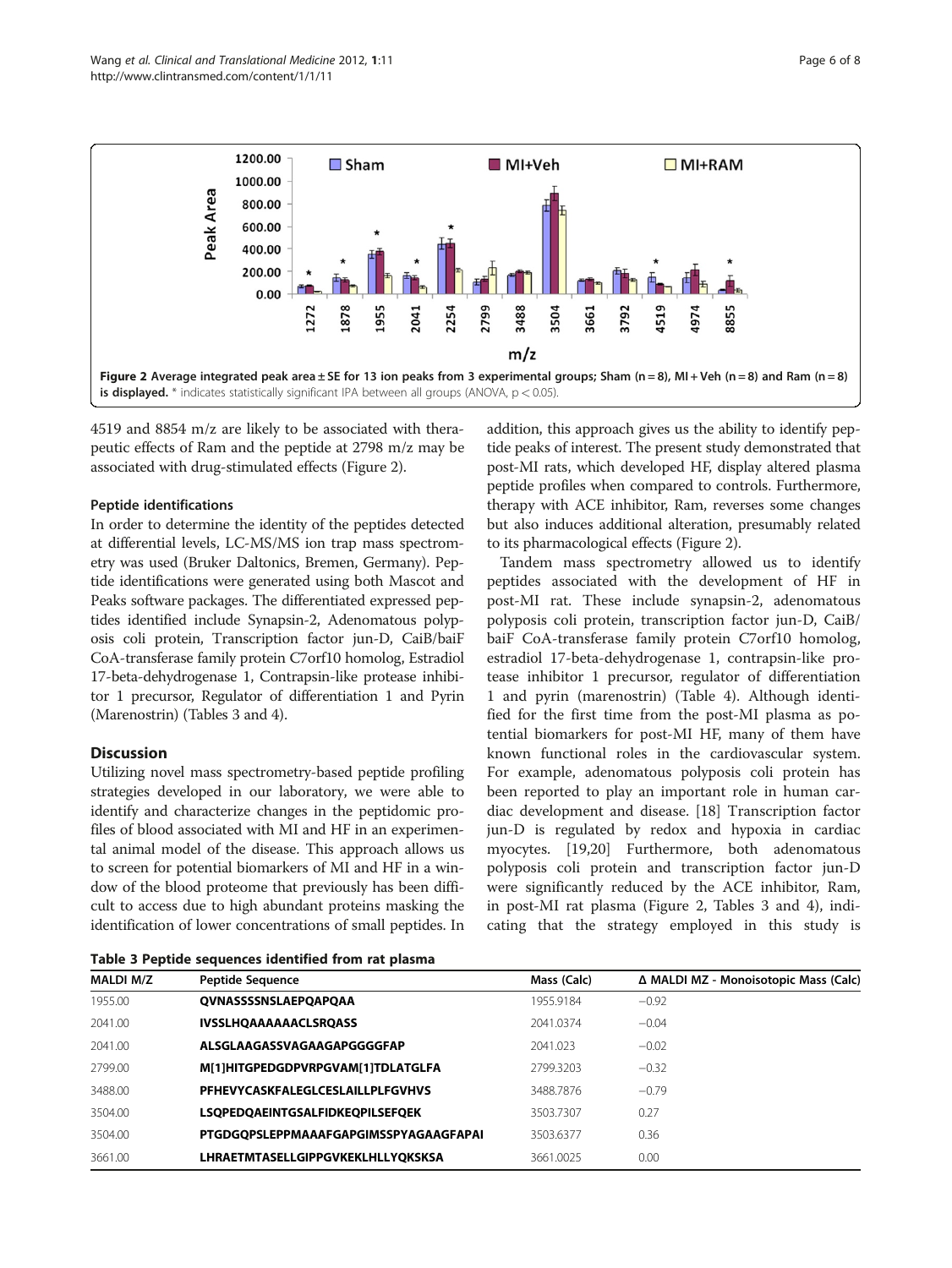| Mass<br>(Calc) | Accession<br><b>Number</b> | Protein   | <b>Protein Name</b>                                      | <b>MASCOT Ion</b><br>score | <b>PEAKS Ion</b><br>Score (%) |
|----------------|----------------------------|-----------|----------------------------------------------------------|----------------------------|-------------------------------|
| 1955.9184      | Q63537                     | SYN2 RAT  | Synapsin-2                                               | 33                         |                               |
| 2041.0374      | P70478                     | APC RAT   | Adenomatous polyposis coli protein                       |                            | 81                            |
| 2041.023       | P52909                     | JUND RAT  | Transcription factor jun-D                               |                            | 98.6                          |
| 2799.3203      | O68FU4                     | CG010 RAT | CaiB/baiF CoA-transferase family protein C7orf10 homolog |                            | 43.5                          |
| 3488.7876      | P51657                     | DHB1 RAT  | Estradiol 17-beta-dehydrogenase 1                        | 34                         |                               |
| 3503.7307      | P05545                     | CPI1 RAT  | Contrapsin-like protease inhibitor 1 precursor           | 51                         |                               |
| 3503.6377      | O9Z118                     | ROD1 RAT  | Regulator of differentiation 1                           | 57                         |                               |
| 3661.0025      | O9JJ25                     | MEFV RAT  | Pyrin (Marenostrin)                                      | 34                         |                               |

<span id="page-6-0"></span>Table 4 The peptides identified from both Mascot and Peaks

capable of detecting therapeutic response-related peptide changes. It is worth noting that well characterized biomarkers for HF such as arterial natriuretic peptide (ANP) and brain natriuretic peptide (BNP) were not in the list of the potential biomarkers identified in this study. This could be because these peptides were not isolated using our methods, that they were below the limits of detection for our method or that they do not ionize or fragment with sufficient efficiency in the mass spectrometer.

There have been considerable efforts in determining the protein profile changes in both HF patients and the post-MI animal model. Several these studies have identified plasma proteins that are related to cardiovascular functions, including the HUPO plasma proteome project. [\[21](#page-7-0)] This project identified some 3020 proteins from healthy subjects with a subset of these proteins having cardiovascular related functions. [[21](#page-7-0)] These proteins include markers of inflammation and/or cardiovascular disease, vascular and coagulation, signaling, growth and differentiation, cytoskeletal, transcription factors, channels/receptors and heart failure and remodeling providing a base line database for the mining of potential biomarkers in the disease stage. This proteomic approaches have also allowed the discovery of previous unknown proteins involved in cardiovascular diseases. The proteomic analysis of plasma from patients with HF or acute coronary syndrome and other cardiovascular diseases [[22](#page-7-0)-[27](#page-7-0)] identified targets suitable for use as biomarkers in inflammation, oxidation stress, extracellularmatrix remodeling, neurohormonal activation, myocyte injury and stress. Proteomic studies utilizing plasma from acute MI patients have identified cardiac troponin I and  $\alpha$ 1-chain of haptoglobin from patients as potential biomarkers for acute MI and predictors of cardiac remodeling. [[28,29\]](#page-7-0) Proteomic analyses using left ventricular tissue from post-MI animals have identified the substrates for matrix metalloproteinases (MMP7 and MMP9). [[30,31](#page-7-0)] This study, however, is the first to specifically identify small molecular weight peptides that are related to post-MI development of HF and therapeutic response of ACE inhibition with Ram in this animal model.

The major difficulty in mining low abundance biomarkers from plasma or serum is the presence of a small number of proteins including albumin, α2-macroglobulin, transferrin and immunoglobulin, that represent as much as 80% of the total protein. The high abundance of these proteins makes it difficult to identify lower abundance protein in plasma using traditional proteomic techniques. Much of the literature on plasma biomarker identification relates to relatively high abundance, high mass proteins identified with conventional proteomic techniques. The existing opportunities to identify signature changes in subsets of lower abundance peptides that may be informative of disease stage remain relatively under-explored. Hence, we have developed a mass spectrometry-based peptide profiling strategy to identify and characterize changes in small molecular weight peptides from plasma samples. The strength of this approach is that it affords opportunity to identify (at the same time) differentially expressed peptide peaks. This provides considerable advantage over conventional approaches where most often the large high abundance proteins are identified.

#### Conclusions

The results from this study may potentially be useful in prognosis, diagnosis, and monitoring the treatment response with experimental animal models of MI and HF. The data obtained may be utilized in three ways (i) as components within a multivariate classification model that may be used as a prognostic or diagnostic test; as the identity of the contributing peptides can be determined (ii) specific multiplex immunoassays developed to provide quantitative endpoints and potentially monitor changes with therapeutic intervention; (iii) to increase our understanding of the etiology of cardiovascular disease complications.

#### Competing interests

The authors declare that they have no competing interests.

#### Acknowledgments

G.E Rice was in recipient of and NHMRC Principal Research Fellowship. The work was, in part, supported by a program grant (#334008) to H. Krum from National Health and Medical Research Council, Australia.